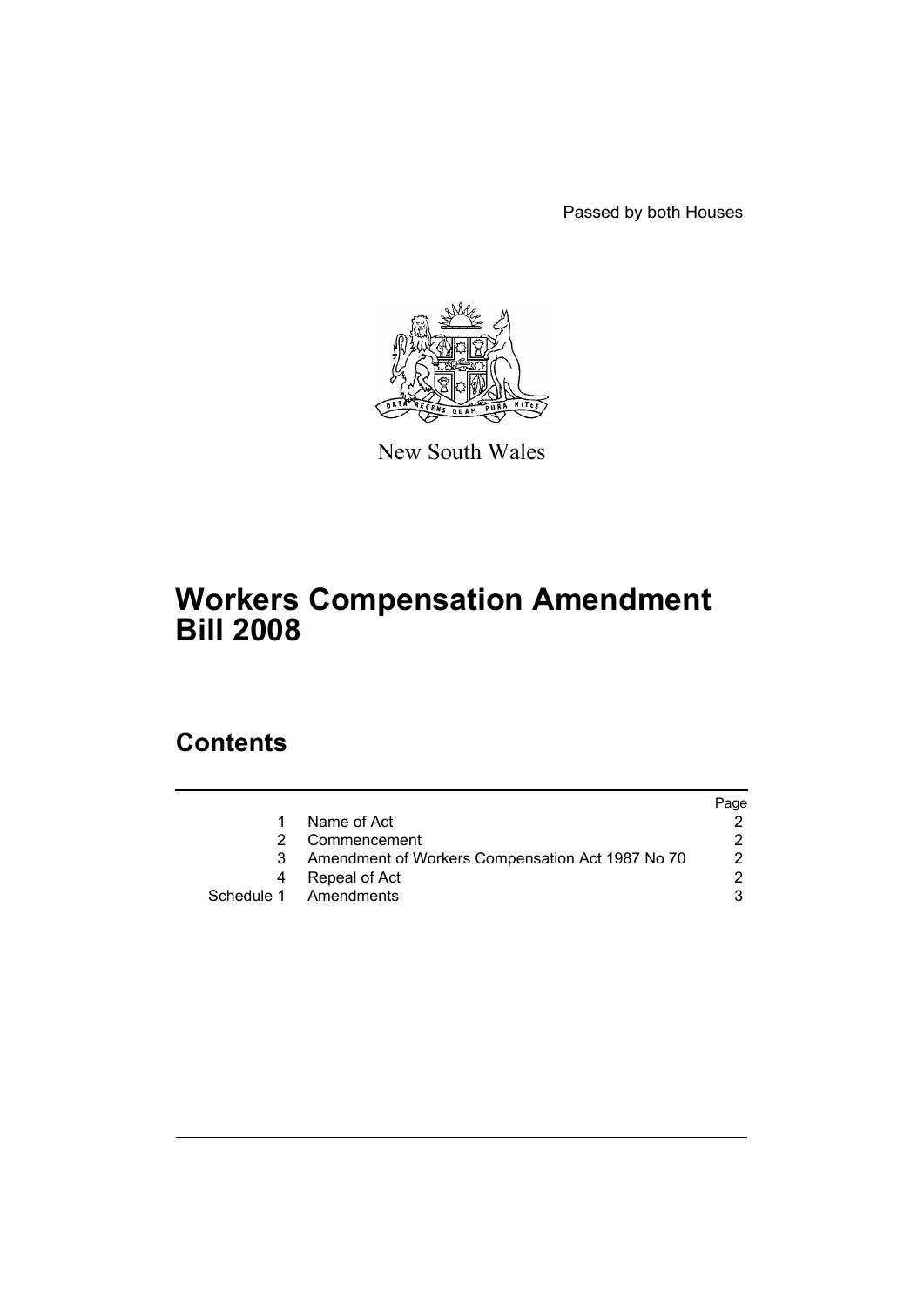*I certify that this public bill, which originated in the Legislative Assembly, has finally passed the Legislative Council and the Legislative Assembly of New South Wales.*

> *Clerk of the Legislative Assembly. Legislative Assembly, Sydney, , 2008*



New South Wales

# **Workers Compensation Amendment Bill 2008**

Act No , 2008

An Act to amend the *Workers Compensation Act 1987* to make further provision for workers compensation insurance and other matters.

*I have examined this bill and find it to correspond in all respects with the bill as finally passed by both Houses.*

*Assistant Speaker of the Legislative Assembly.*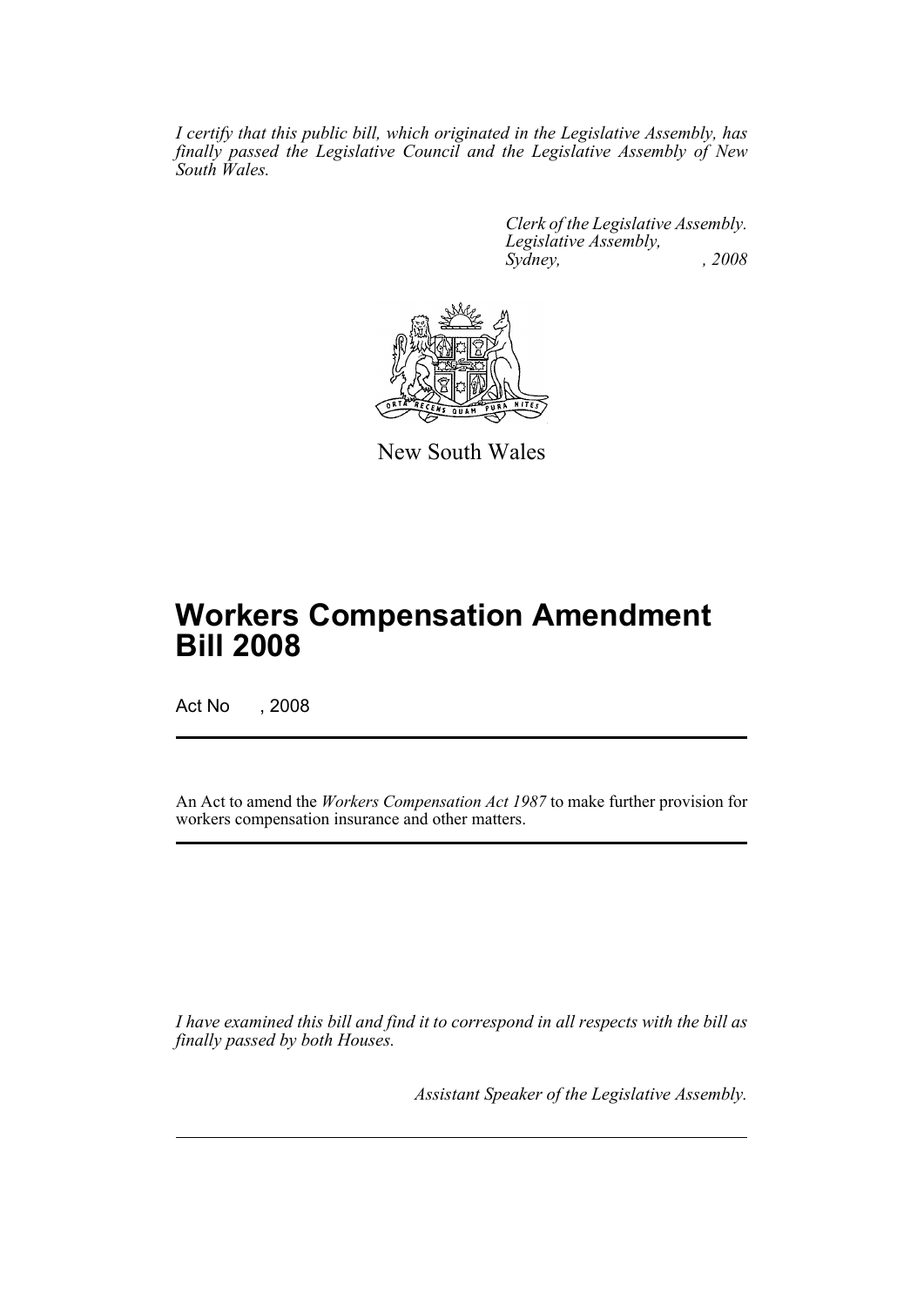## <span id="page-2-0"></span>**The Legislature of New South Wales enacts:**

#### **1 Name of Act**

This Act is the *Workers Compensation Amendment Act 2008*.

#### <span id="page-2-1"></span>**2 Commencement**

This Act commences on the date of assent to this Act.

## <span id="page-2-2"></span>**3 Amendment of Workers Compensation Act 1987 No 70**

The *Workers Compensation Act 1987* is amended as set out in Schedule 1.

### <span id="page-2-3"></span>**4 Repeal of Act**

- (1) This Act is repealed on the day following the day on which this Act commences.
- (2) The repeal of this Act does not, because of the operation of section 30 of the *Interpretation Act 1987*, affect any amendment made by this Act.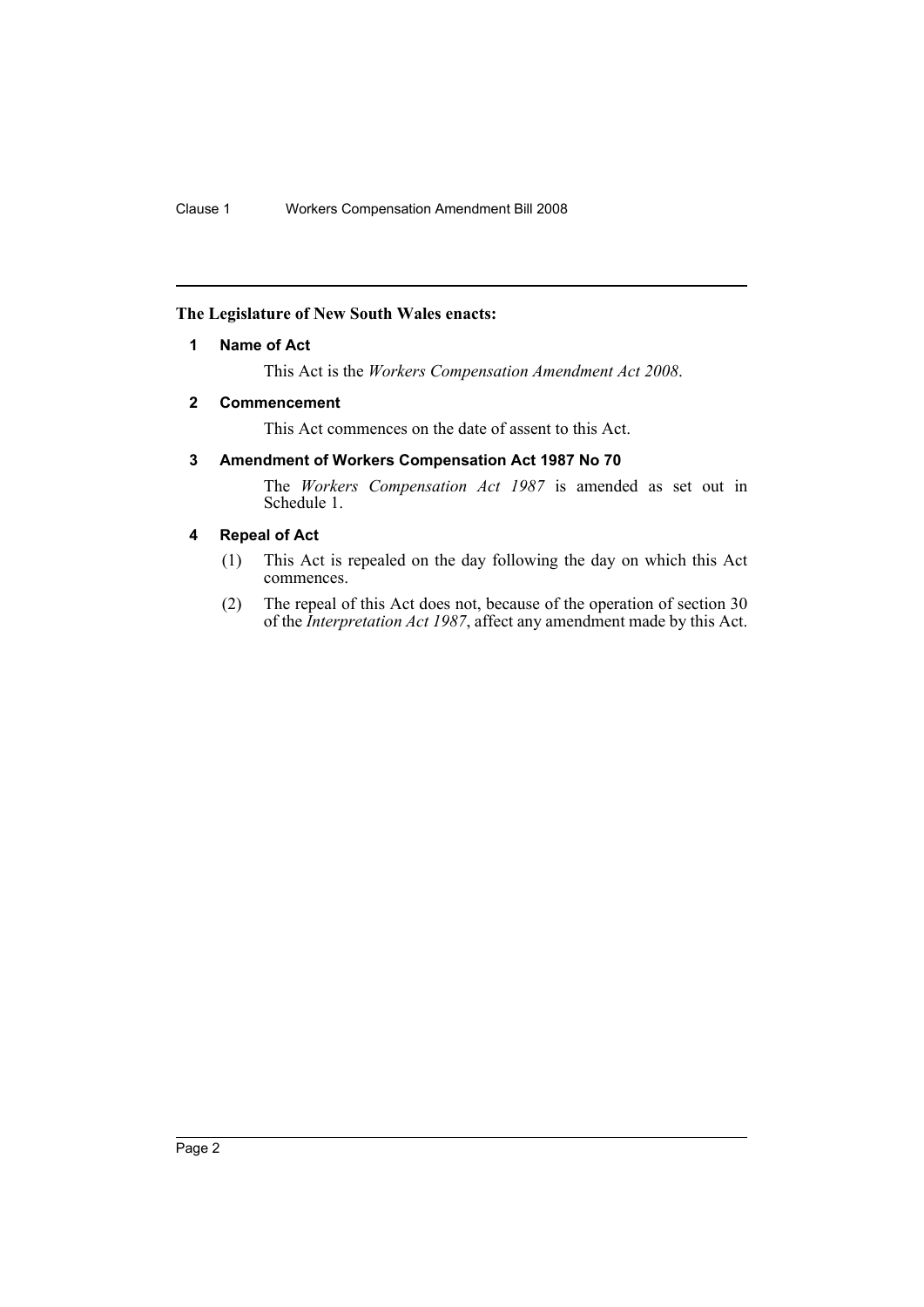Amendments **Amendments** Schedule 1

## <span id="page-3-0"></span>**Schedule 1 Amendments**

(Section 3)

#### **[1] Section 155 Compulsory insurance for employers**

Insert after section 155 (1):

(1AA) An employer must not at any one time maintain in force more than one policy of insurance for the purposes of subsection (1) (ignoring any policy of insurance effected by the employer for the purposes of compliance with section 31 of the *Coal Industry Act 2001*).

Maximum penalty: 500 penalty units.

#### **[2] Section 155AA**

Insert after section 155:

#### **155AA Exempt employers not required to obtain policy of insurance**

- (1) An employer is an *exempt employer* during a financial year while the employer has reasonable grounds for believing that the total amount of wages that will be payable by the employer during the financial year to workers employed by the employer will be not more than the exemption limit for that financial year.
- (2) An employer is not an exempt employer whenever the employer:
	- (a) is a member of a group constituted under Division 2A, or
	- (b) employs a person under a training contract (within the meaning of the *Apprenticeship and Traineeship Act 2001*). **Note.** A *training contract* is a contract entered into for the purpose of establishing an apprenticeship or traineeship.
- (3) An employer who is an exempt employer for the whole or any part of a financial year is deemed to have obtained from the Nominal Insurer (and the Nominal Insurer is deemed to have issued) a policy of insurance in compliance with section 155 (an *exempt employer policy*) for any period for which the employer is an exempt employer during the financial year. No premium is payable for an exempt employer policy.
- (4) An exempt employer policy covers the employer for any period for which the employer is an exempt employer but does not cover the employer for any period for which the employer has actually obtained a policy of insurance under section 155.
- (5) An administration fee of an amount prescribed by the regulations is payable to the Nominal Insurer by an employer in respect of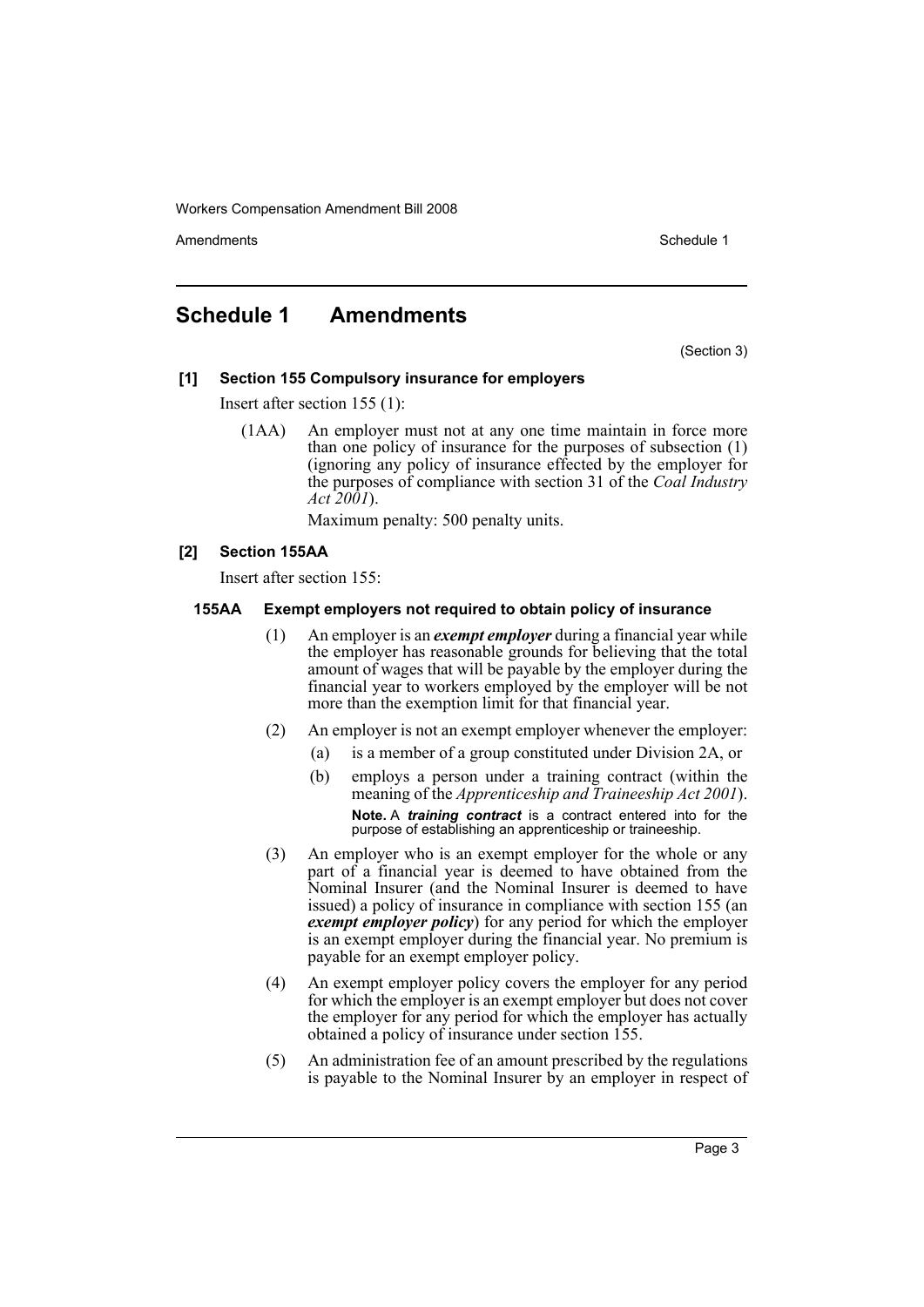Schedule 1 Amendments

each claim made against the employer in respect of an injury to a worker received during any period for which an exempt employer policy covers the employer.

- (6) The regulations may make provision for or with respect to the payment of an administration fee, including provision for or with respect to any of the following:
	- (a) the period within which an administration fee must be paid,
	- (b) the payment of a late payment fee if an administration fee is not paid within the required period,
	- (c) the full or partial waiver or refund of an administration fee or late payment fee.
- (7) The Nominal Insurer is entitled to recover as a debt in a court of competent jurisdiction an administration fee payable by an employer together with any late payment fee payable.
- (8) In this section:

*exemption limit* for a financial year means \$7,500 or such other amount as may be fixed by an insurance premiums order as the exemption limit for that financial year.

*financial year* means a period of 12 months commencing on 1 July in any year.

*wages* means wages as defined in section 174 and includes any distribution to a worker as a beneficiary under a trust that would (under section 174AA) constitute wages for the purposes of section 174.

#### **[3] Section 156 Recovery of double premiums for contravention of insurance requirements**

Insert after section 156 (1):

- (1A) If an employer maintains in force at any one time more than one policy of insurance for the purposes of section 155 (1) (in contravention of section 155  $(\hat{I}A\hat{A})$ , the Authority may:
	- (a) determine an amount as the amount of premium that the employer has avoided by maintaining more than one policy of insurance, and
	- (b) recover from the employer in a court of competent jurisdiction as a debt due to the Authority a sum equal to twice the amount determined under paragraph (a) or such lesser amount as the Authority may agree to accept in any particular case.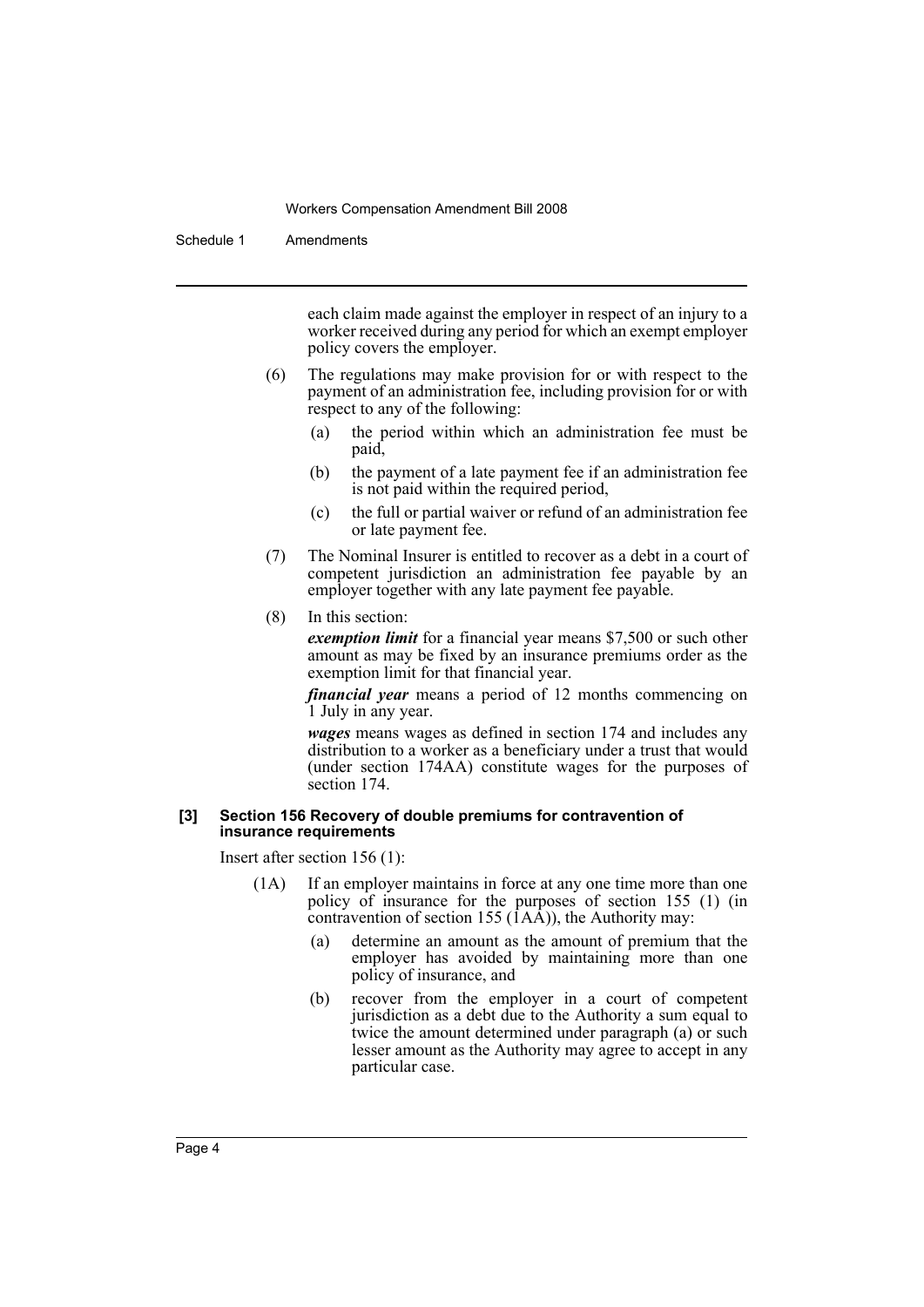Amendments **Amendments** Schedule 1

### **[4] Section 156 (2)**

Omit the subsection. Insert instead:

(2) The Authority may recover a sum from an employer under this section whether or not the employer has been proceeded against or been convicted for any relevant offence against section 155 (1) or (1AA).

#### **[5] Section 156 (4A)**

Insert after section 156 (4):

(4A) A certificate executed by the Authority and certifying that a sum specified in the certificate is the sum equal to twice the amount of premium that an employer has avoided by maintaining more than one policy of insurance in contravention of section 155 (1AA) is (without proof of its execution by the Authority) admissible in any proceedings and is evidence of the matters specified in the certificate.

#### **[6] Section 156 (6)**

Insert "or (1A)" after "subsection (1)".

#### **[7] Section 156 (7)**

Omit "subsection (5)". Insert instead "subsection (6)".

#### **[8] Section 156B Recovery from directors of corporation—insurance requirements**

Omit section 156B (3) and (4). Insert instead:

- (3) A person is a culpable director of a corporation at the relevant time if the person was a director of the corporation at any time during the contravention to which the entitlement of the Authority relates (whether or not the corporation has been proceeded against or convicted of an offence in respect of that contravention).
- (4) A person is not a culpable director of a corporation if the person establishes that:
	- (a) the contravention by the corporation occurred without the person's knowledge, or
	- (b) the person was not in a position to influence the conduct of the corporation in relation to the contravention, or
	- (c) the person, being in such a position, used all due diligence to prevent the contravention by the corporation.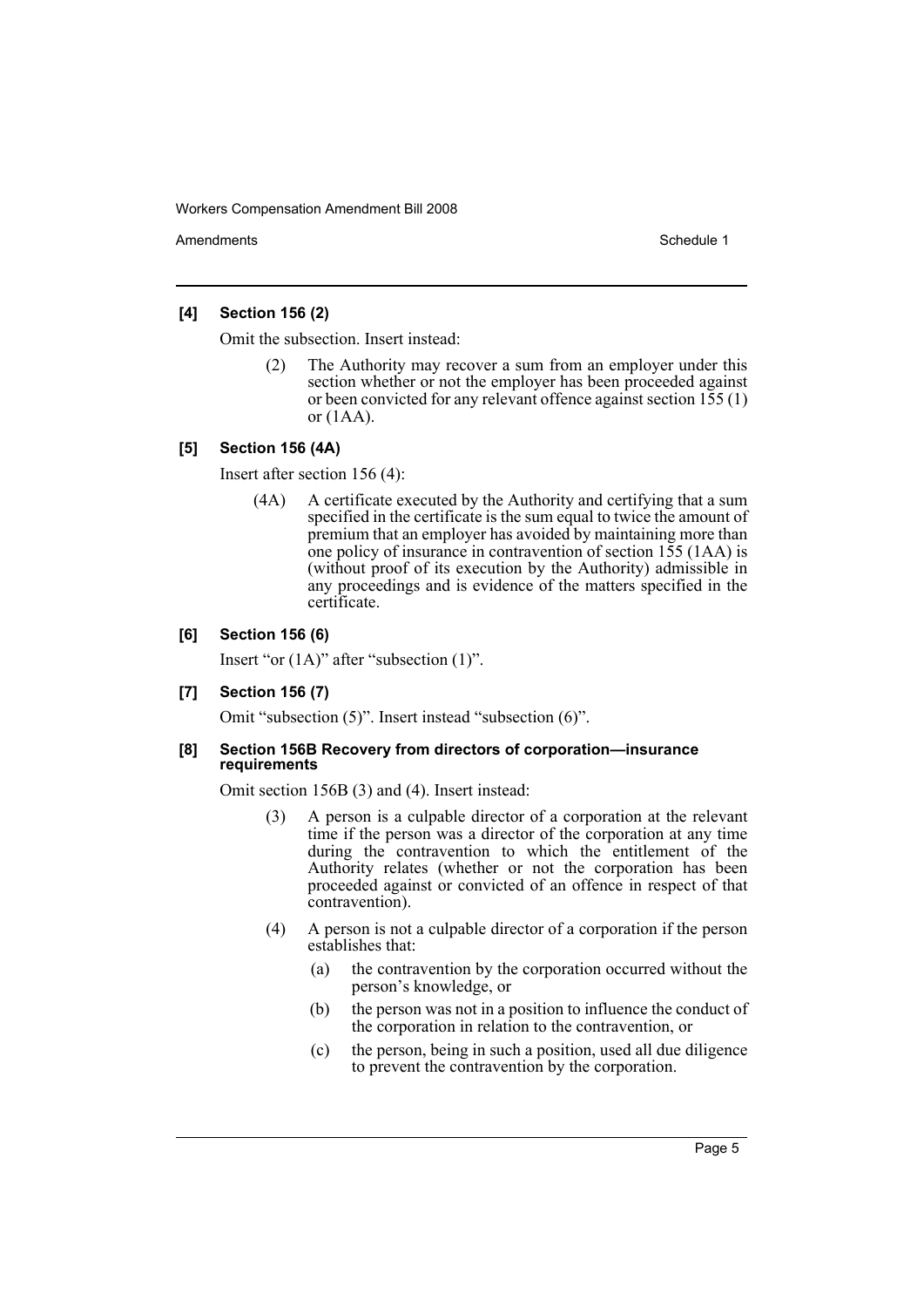Schedule 1 Amendments

#### **[9] Section 174 Records relating to wages, contracts etc to be kept and supplied**

Omit "7 years" from section 174 (2) and (6AA) wherever occurring.

Insert instead "5 years".

#### **[10] Section 174A Recovery of inspection costs of Authority or insurer**

Insert "or that an employer has failed to obtain or maintain in force a policy of insurance as required by section 155 (1)" after "an employer" in section 174A (1).

#### **[11] Section 176**

Insert before section 177:

#### **176 Licences to be re-granted only to existing licence holders**

- (1) A licence may be granted under this Division only if the licence:
	- (a) is endorsed with a specialised insurer endorsement, and
	- (b) is granted to an existing licence holder on the expiry of a licence granted to the existing licence holder under this Division.
- (2) In this section, an *existing licence holder* means a corporation or body corporate that held a licence that was granted under this Division, and in force or suspended, immediately before the commencement of this section.
- (3) This section extends to an application for a licence that was made, but not determined, before the commencement of this section.
- (4) Any licence granted under this Division after the date that the Bill for the *Workers Compensation Amendment Act 2008* was introduced into the Legislative Assembly that could not have been granted had this section been in force has no effect.

## **[12] Section 213**

Omit the section. Insert instead:

#### **213 Deposit required for self-insurers and former self-insurers**

(1) A self-insurer who is granted a licence under this Division must on the grant of the licence deposit with the Authority an amount of money determined by the Authority in respect of the self-insurer.

Maximum penalty: 100 penalty units.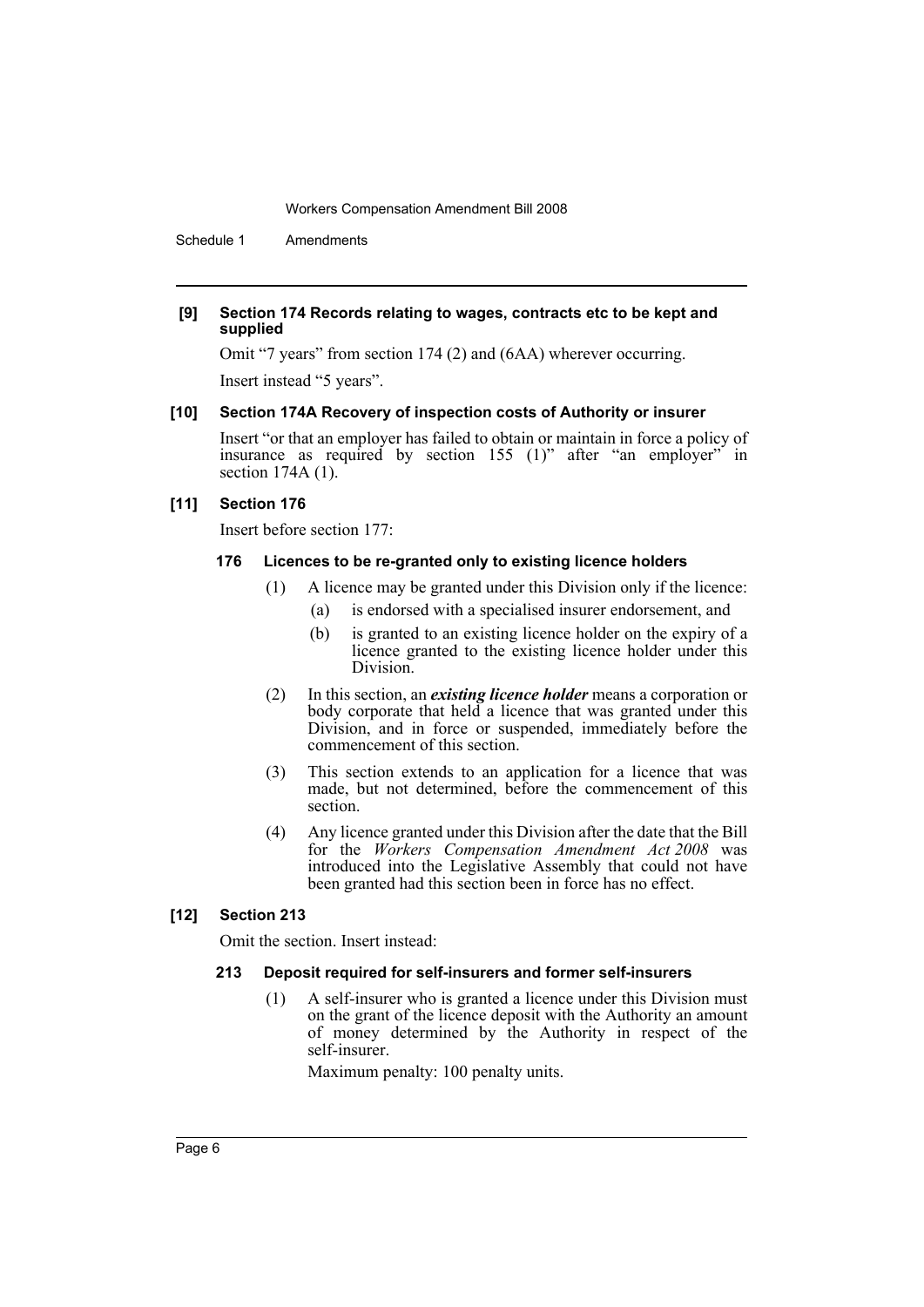Amendments **Amendments** Schedule 1

(2) A person who is or was a self-insurer must deposit with the Authority, at such time or times as the Authority may direct by notice to the person, such additional amount or amounts as the Authority determines to be necessary to ensure that the amount the person has on deposit under this Division is the person's required deposit amount for the time being.

Maximum penalty: 100 penalty units.

- (3) A person who has ceased to be a self-insurer can be required to deposit money with the Authority under this section even if the amount of any previous deposit of the person has been refunded to the person under section 216.
- (4) The Authority may at any time refund to a person who has money on deposit with the Authority under this section any amount by which the person's deposit exceeds the person's required deposit amount for the time being.
- (5) A person who is or was a self-insurer must comply with any written direction of the Authority to provide the Authority with specified information (including actuarial information) for the purpose of enabling the Authority to determine the person's required deposit amount from time to time.

Maximum penalty: 50 penalty units.

- (6) No deposit is payable under this Division by:
	- (a) a Government employer, or
	- (b) any other employer approved by the Authority.
- (7) In this section:

*required deposit amount* of a person means the amount that the Authority determines to be the amount required to adequately provide for all the accrued, continuing, future and contingent self-insurer liabilities of the person and of the person's subsidiaries.

*self-insurer liabilities* of a person means:

- (a) any liabilities of the person under this Act in respect of workers employed by the person while a self-insurer, or
- (b) any liabilities of the person independently of this Act (but not including a liability for compensation in the nature of workers compensation arising under any Act or other law of another State, a Territory or the Commonwealth or a liability arising under the law of another country) for injuries received by workers employed by the person while a self-insurer (including any injury that is a dust disease as defined in the *Workers' Compensation (Dust Diseases)*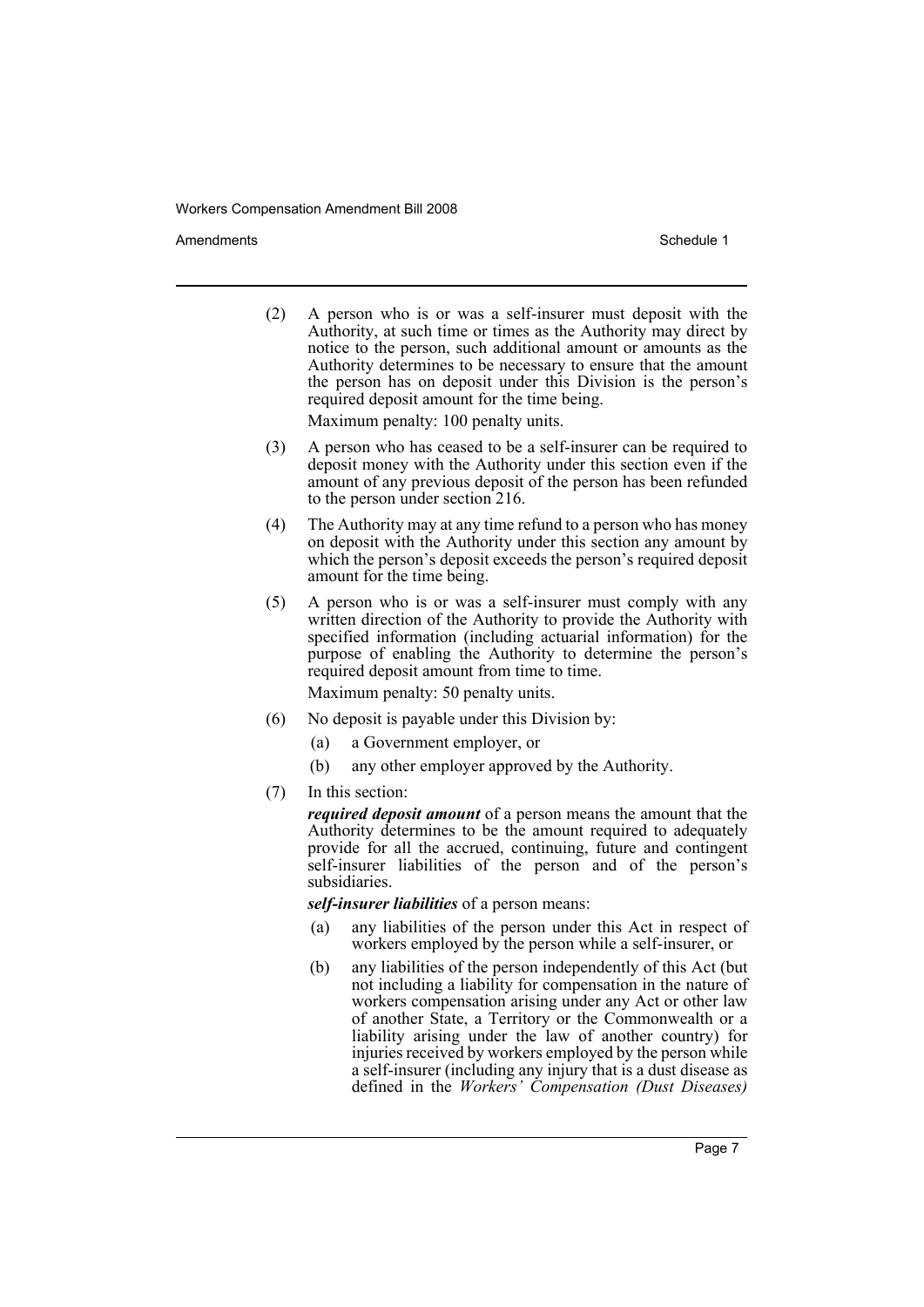Schedule 1 Amendments

*Act 1942* and the aggravation, acceleration, exacerbation or deterioration of a dust disease as so defined).

## **[13] Section 214 Investment of deposits**

Omit "self-insurer" wherever occurring. Insert instead "person".

#### **[14] Section 214 (4)**

Insert after section 214 (3):

(4) If a person to whom interest would otherwise be payable under this section is in breach of any obligation arising under this Division to deposit an additional amount of money with the Authority, the Authority may, instead of paying the interest to the person, apply the interest in full or partial satisfaction of the person's obligation to make the additional deposit. Any amount of interest so applied by the Authority is taken to have been deposited with the Authority by the person concerned.

#### **[15] Section 215 Alternative method of giving security**

Omit "self-insurer" from section 215 (1), (3), (5) and (7) wherever occurring. Insert instead "person".

## **[16] Section 215 (4)**

Omit the subsection. Insert instead:

(4) A person must comply with a requirement under subsection (3). Maximum penalty: 100 penalty units.

## **[17] Section 215A Guarantee as alternative to deposit**

Omit "section 213 (2)" from section 215A (2).

Insert instead "section 213".

## **[18] Section 215A (3)**

Omit "self-insurer". Insert instead "person".

#### **[19] Section 216 Application and refund of deposit**

Omit section 216 (1). Insert instead:

- (1) The Authority is to hold every amount of money deposited under this Division on trust for the payment and satisfaction of all claims, judgments or awards (not otherwise paid or satisfied):
	- (a) against the person making the deposit in respect of the person's self-insurer liabilities, and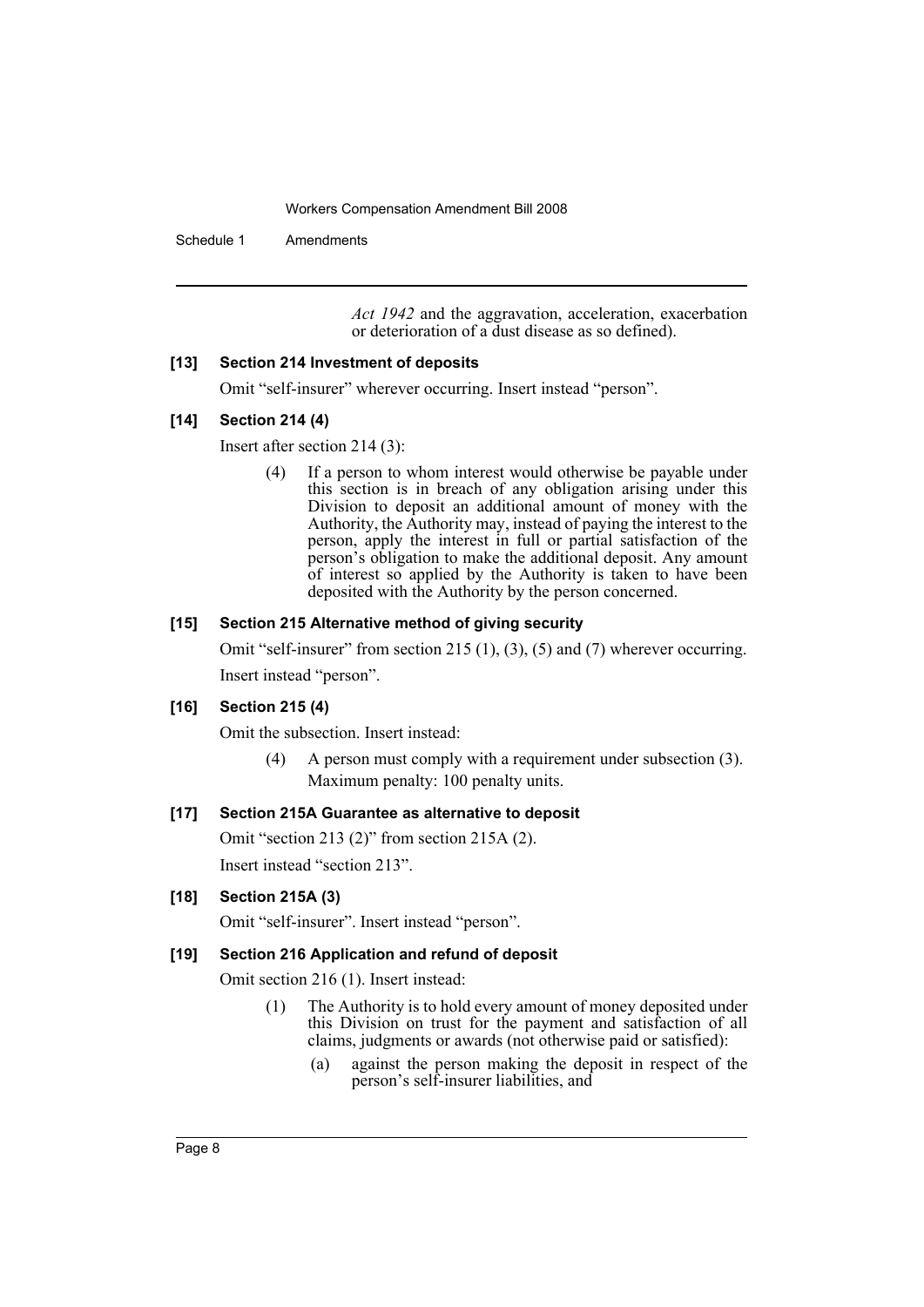Amendments **Schedule 1** and the set of the set of the set of the set of the set of the set of the set of the set of the set of the set of the set of the set of the set of the set of the set of the set of the set of the set

(b) against any person that is a subsidiary of the person making the deposit (being a subsidiary that is or was covered for the time being by the self-insurer licence of the person making the deposit) in respect of the subsidiary's self-insurer liabilities.

#### **[20] Section 216 (2)**

Omit "self-insurer". Insert instead "person".

### **[21] Section 216 (3)**

Omit "if the person ceases to be a self-insurer".

Insert instead "if the person has ceased to be a self-insurer".

#### **[22] Section 216 (4)**

Omit the subsection. Insert instead:

(4) In this section, *self-insurer liabilities* of a person has the same meaning as in section 213.

## **[23] Schedule 6 Savings, transitional and other provisions**

Insert at the end of clause 15 (2) of Part 18C:

(3) This clause continues to have effect despite the enactment of section 176 by the *Workers Compensation Amendment Act 2008*.

#### **[24] Schedule 6, Part 19A**

Insert at the end of clause 2:

**Note.** Section 176 provides that a licence may be granted under Division 3 of Part 7 of this Act only if the licence is endorsed with a specialised insurer endorsement and granted to an existing licence holder on the expiry of a licence granted to the existing licence holder under that Division.